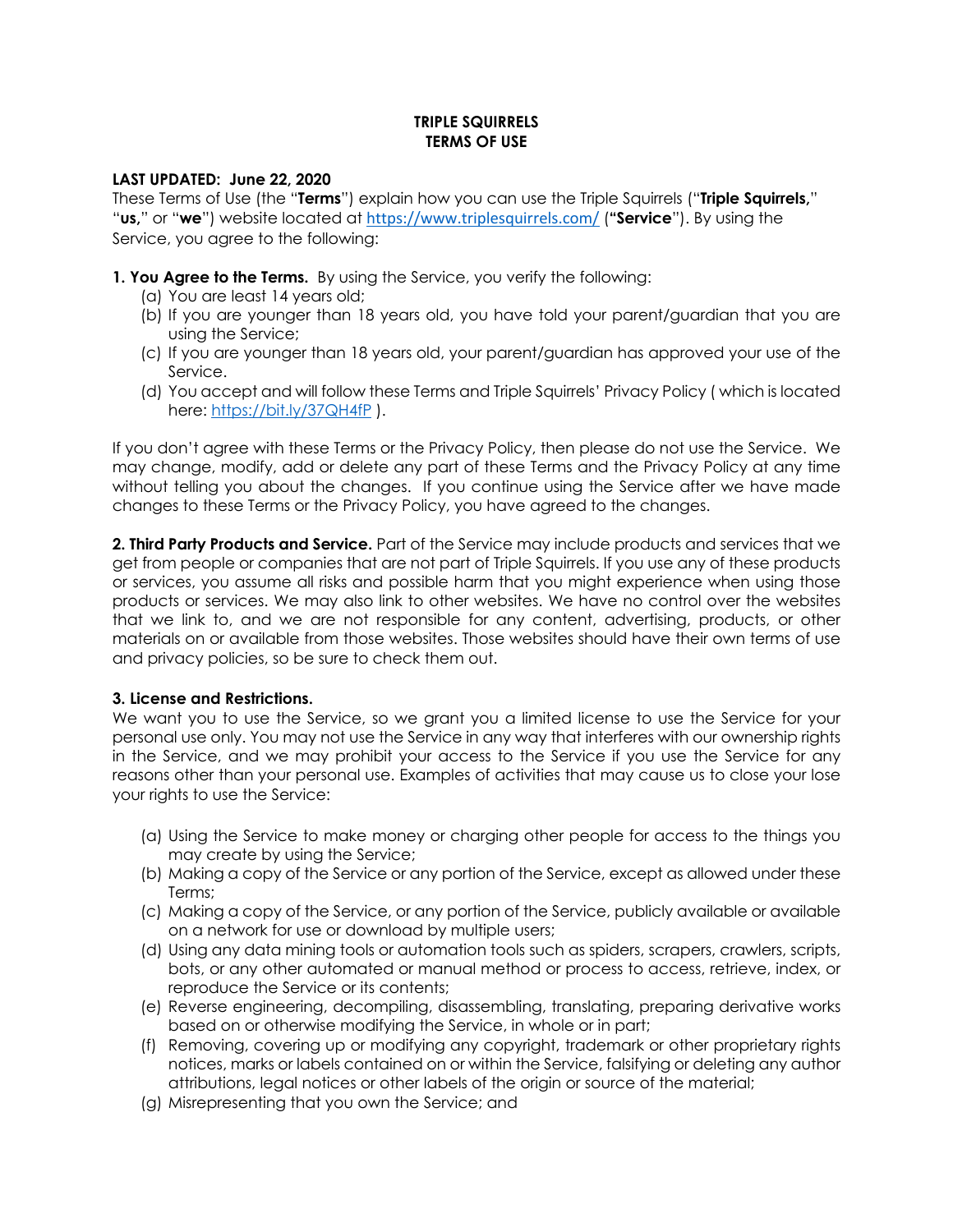(h) Conducting any other activity that might be considered illegal or harmful to others. This includes, without limitation, "hacking" the Service, infringing the intellectual property or other rights of third parties, modifying, altering, translating, reverse engineering, decompiling or disassembling the Service or related documentation or creating derivative works based on the Service.

# **4. User Content.**

- (a) The Service may allow you to create content and data, including, but not limited to comments and messages ("**Content**"). You must have all necessary rights and permissions to distribute the Content on the Service. In addition, you must not share, post, and distribute content that is harmful and disruptive, or content that will cause harm if disclosed including, without limitation:
	- i. Content containing or promoting racism, hate speech, violence, and illegal activity;
	- ii. Spam, unauthorized advertising, and other forms of solicitation;
	- iii. Content intended to disparage, defame, abuse, intimidate, bully, threaten, or otherwise harass other people; and
	- iv. Others' personal information or any other information that you do not have the permission to disclose.
- (b) Although we want all users to follow these Content requirements, we do not have any obligation to monitor and review Content to make sure users are following these rules. However, if we do see Content that violates these rules or if we simply think that Content is not appropriate for the Service, we may, at our sole discretion, either restrict publication, remove or edit the Content without letting you know ahead of time, or we may stop you from submitting Content. If you see Content that violates these Terms, please let us know at info@triplesquirrels.com.
- (c) In exchange for your use of the Service, you grant Triple Squirrels an exclusive, perpetual (forever), irrevocable (you can't cancel it), fully transferable (we can give it to others) and sub-licensable (we can let others use it) worldwide right and license to use your Content in any way and for any reason including, but not limited to the rights to reproduce, copy, adapt, modify, perform, display, publish, broadcast, transmit, or otherwise communicate to the public by any means whether now known or unknown (today's technology and tomorrow's technology) and distribute your Content without any further notice or compensation to you of any kind for as long as you have the intellectual property rights in your Content that is granted to you by applicable laws and international conventions. Unless certain laws say you can't waive your moral rights, you waive any moral rights of paternity, publication, reputation, or attribution with respect to Triple Squirrels' use of your Content and data in connection with the Service. This license you grant to Triple Squirrels, and the above waiver of any applicable moral rights, will continue even after you stop using the Service.

**5. Stay Connected**. In order to access and use the Service, you need to have and maintain adequate internet connection. You are fully responsible for obtaining and maintaining internet access.

**6. Ownership.** Triple Squirrels retains all right, title and interest in and to the Service and all related patent, copyright, trademark, trade secret, moral right, privacy right, right of publicity, or any other intellectual property or proprietary right ("**Rights**"). If you provide us with feedback regarding any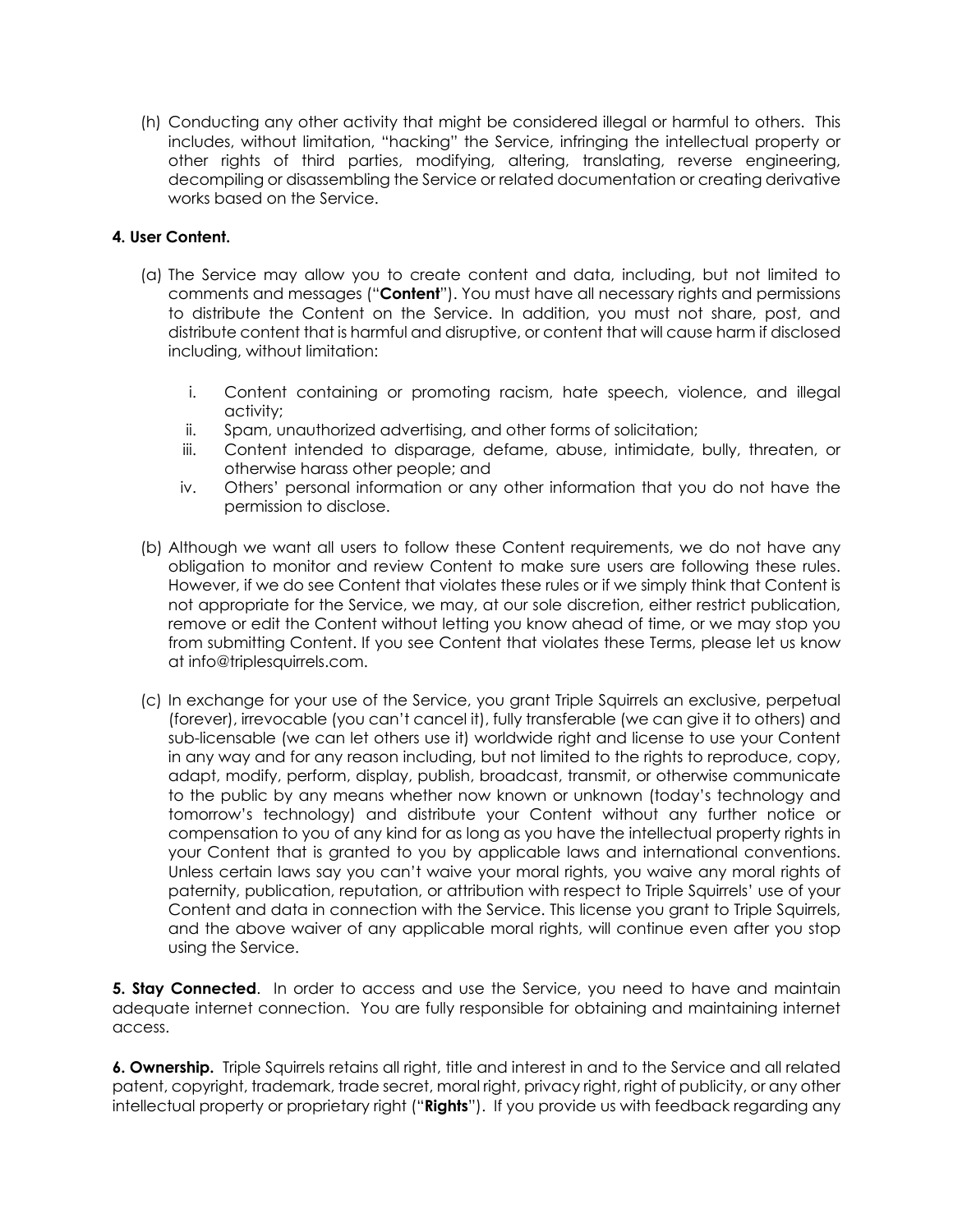aspect of the Service, Triple Squirrels will own all rights in and to such feedback and any derivative products or services developed from the feedback.

**7. How We Use Your Personal Information.** For information on how we use your personal information while you use the Service, please check out our Privacy Policy, which can be found at https://bit.ly/37QH4fP.

#### **8. NO WARRANTIES AND LIMITATION OF LIABILITY.**

- (a) WE MAKE NO REPRESENTATION, WARRANTY, AND/OR GUARANTEE OF THE SUITABILITY OF THE SERVICE FOR YOUR PURPOSES, OR THAT THE USE OF THE SERVICE WILL BE SECURE, UNINTERRUPTED, ERROR-FREE, FREE OF VIRUSES OR OTHER HARMFUL COMPONENTS OR FUNCTION PROPERLY IN COMBINATION WITH ANY THIRD-PARTY TECHNOLOGY, HARDWARE, SOFTWARE, SYSTEMS OR DATA.
- (b) THE SERVICE IS PROVIDED "**AS IS**" AND ALL CONDITIONS, REPRESENTATIONS AND WARRANTIES, WHETHER EXPRESS, IMPLIED, STATUTORY OR OTHERWISE INCLUDING, WITHOUT LIMITATION, ANY IMPLIED WARRANTY OF MERCHANTABILITY, TITLE, FITNESS FOR A PARTICULAR PURPOSE OR NON-INFRINGEMENT ARE HEREBY DISCLAIMED TO THE MAXIMUM EXTENT PERMITTED BY APPLICABLE LAW. FURTHER, WE MAKE NO REPRESENTATIONS OR WARRANTIES OF ANY KIND, EXPRESS OR IMPLIED, AS TO THE OPERATION OF THE SAME, OR TO THE INFORMATION, CONTENT, COMMUNICATIONS, MATERIALS OR PRODUCTS AND SERVICES AVAILABLE THROUGH THE SERVICE. YOUR USE OF THE SERVICE IS AT YOUR SOLE RISK.
- (c) WE WILL NOT BE LIABLE FOR ANY DAMAGES OF ANY KIND ARISING FROM YOUR USE OF THE SERVICE INCLUDING, WITHOUT LIMITATION, DIRECT, INDIRECT, INCIDENTAL, PUNITIVE AND CONSEQUENTIAL DAMAGES. CERTAIN STATE LAWS DO NOT ALLOW LIMITATIONS ON IMPLIED WARRANTIES OR THE EXCLUSION OR LIMITATION OF CERTAIN DAMAGES. IF THESE LAWS APPLY TO YOU, SOME OR ALL OF THE ABOVE DISCLAIMERS, EXCLUSIONS OR LIMITATIONS MAY NOT APPLY TO YOU, AND YOU MAY HAVE ADDITIONAL RIGHTS.

**9. Indemnity.** If something you do or you fail to do while using the Service causes another person or company to sue, threaten to sue, or make any type of claim against Triple Squirrels, you will protect, defend and hold Triple Squirrels, its partners, affiliates, contractors, officers, directors, employees and agents harmless from those claims.

**10. Waiver of Class-Wide Proceedings.** You agree that, by using the Service, you and we are each waiving the right to participate in a class action. Each party to these Terms agrees and promises that it will not start any class-wide proceedings, including class actions, against another party, and will not act as a class representative or class member. This provision constitutes an agreement that any dispute will be resolved exclusively between disputing parties, with each party acting in his/her/its individual capacity.

**11. General.** These Terms are governed by the laws of Washington State, without regard to choice of law provisions. Any disputes must be in courts located in King County, Washington. If any suit or action is instituted to enforce these Terms, the prevailing party will recover from the losing party all fees, costs, and expenses, including, without limitation, all fees, costs, and expenses for appeals and for attorneys and accountants, of enforcing its rights under these Terms**.** If you breach these Terms, you may cause us immediate and irreparable harm and Triple Squirrels will be entitled to seek injunctive relief without the necessity of posting bond. You and Triple Squirrels you are independent parties and nothing in these Terms creates an employment or agent relationship. If